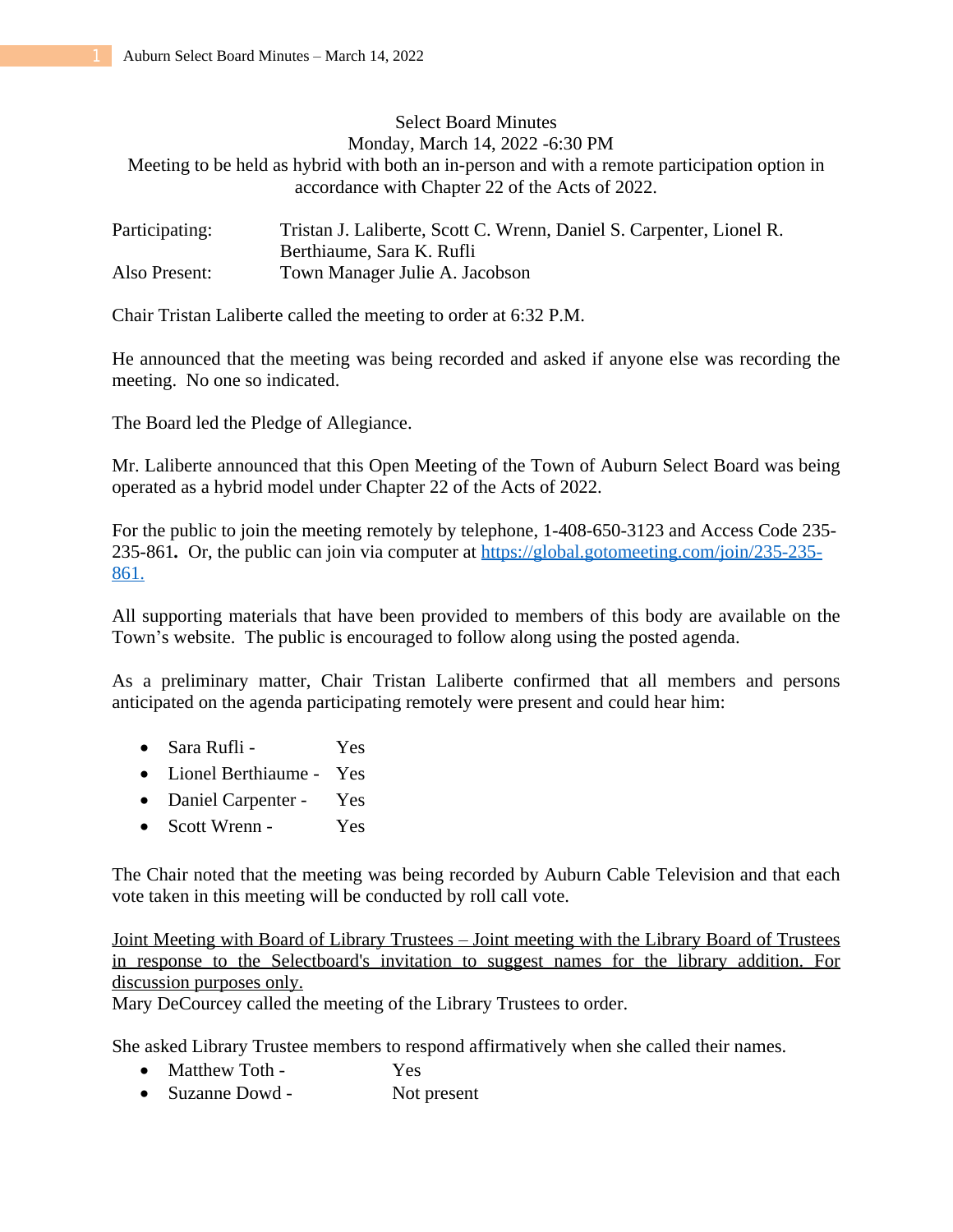- Jennifer Shea Not present
- Erika Briesacher Present
- Jon Danilowicz Present

Trustee Matt Toth shared some of his ideas for names for the Library sunroom in addition to the Dr. Arthur and Dr. Martha Pappas Room that was submitted by Jean Collins. He thanked the Select Board for including the Trustees in the process.

Names he brought forward were former Trustees: Frank Cassidy Marcia Reich Sara Parker Kevin Flynn Nan Johnson

Mary DeCourcey read some of the names suggested by Trustee Suzette Dowd, who was not in attendance: Matt Toth Jean Collins Elizabeth Johnson Dr. Arthur and Dr. Martha Pappas Nan Johnson

The joint meeting was adjourned at 6:46 P.M. (Motion made by Mr. Berthiaume; motion seconded by Mr. Wrenn) roll call vote: Ms. Rufli, Yes; Mr. Berthiaume, Yes; Mr. Carpenter, Yes; Mr. Wrenn, Yes; Matt Toth, Yes; Jon Danilowicz, Yes; Erika Briesacher, Yes; Mary DeCourcey, Yes; Mr. Laliberte, Yes – passed 9 to 0.

## Public Comments

There was no one wishing to speak under public comments.

At 6:47 P.M. the Select Board voted to open the public hearing on the nomination submitted by Jean Collins to name the new Library sunroom addition the Dr. Arthur and Dr. Martha Pappas Room (Motion made by Mr. Berthiaume; motion seconded by Mr. Wrenn) roll call vote: Ms. Rufli, Yes; Mr. Berthiaume, Yes; Mr. Carpenter, Yes; Mr. Wrenn, Yes; Mr. Laliberte, Yes – passed 5 to 0.

Town Manager Julie Jacobson discussed the status of the projects for the library addition and pedestrian bridge.

Mr. Berthiaume said that he was not ready to decide on naming the sunroom at this point, but he would like something to recognize the Pappas' and he thought that there would be options to recognize other individuals within the projects for library addition and pedestrian bridge. He suggested that a committee could be formed to make recommendations.

Mr. Laliberte agreed and talked about some options within the pedestrian bridge project that will connect the Goddard Park Memorial to the library.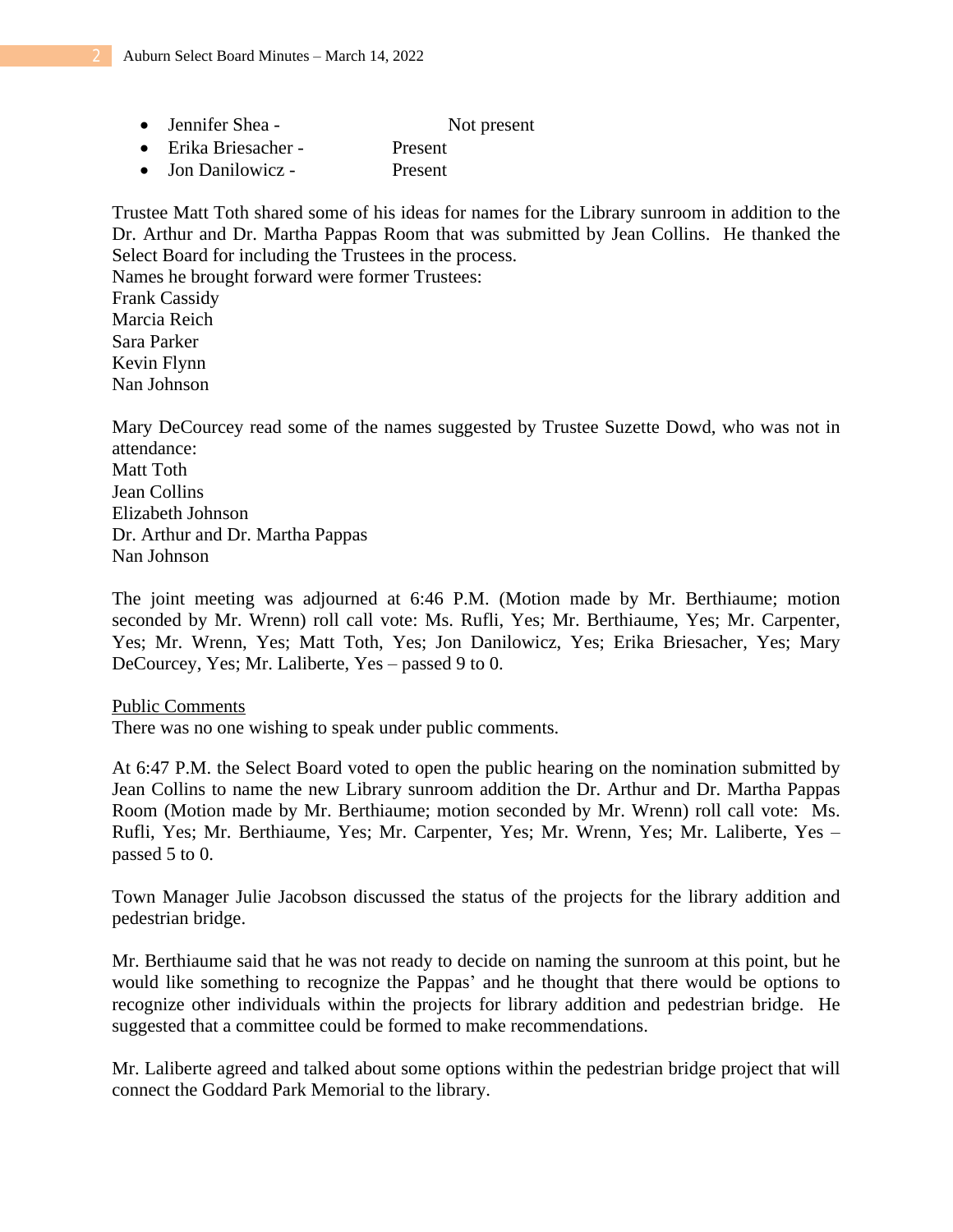Mr. Wrenn spoke in favor of naming the sunroom for Dr. Arthur and Dr. Martha Pappas and he said that he would vote in favor if the Board was voting tonight on the recommendation by Jean Collins because of their many contributions to the town.

Mr. Carpenter said that he wanted to include the Library nominees in the process and he said that it would be premature to vote tonight when the projects were barely underway and there was no rush. He said that he would favor a sub-committee with a member of the Board of Trustees.

The Town Manager suggested that changes relative to tonight's discussion could be made to the Board's policy to name infrastructure and facilities.

Mr. Berthiaume made a motion to establish a committee to take a look at the Library and Drury Square Projects as a whole and come up with ways to memorialize or show appreciation for the many dedicated and generous people in town. Ms. Rufli seconded the motion and the Select Board voted in favor by roll call: Ms. Rufli, Yes; Mr. Berthiaume, Yes; Mr. Carpenter, Yes; Mr. Wrenn, Yes; Mr. Laliberte, Yes – passed 5 to 0.

The Board then voted to continue the hearing until May 23, 2022 (Motion made by Mr. Carpenter; motion seconded by Ms. Rufli) roll call vote: Ms. Rufli, Yes; Mr. Berthiaume, Yes; Mr. Carpenter, Yes; Mr. Wrenn, Yes; Mr. Laliberte, Yes – passed 5 to 0.

Public Hearings/Presentations

Continued Hearing on American Rescue Plan Act (ARPA) Funds to Solicit Input from Residents and Businesses on the Use of the Town's ARPA Allocation –

At 7:11 P.M. the Select Board voted to re-open hearing (Motion made by Mr. Berthiaume; motion seconded by Ms. Rufli) roll call vote: Ms. Rufli, Yes; Mr. Berthiaume, Yes; Mr. Carpenter, Yes; Mr. Wrenn, Yes; Mr. Laliberte, Yes – passed 5 to 0.

The Town Manager presented recommendations:

- 1) \$300,000.00 for Impact Shifts to staff a 3rd Ambulance
- 2) Certain Camp Gleason Improvements
- 3) Auburn Youth and Family Services (AY&FS)
- 4) HVAC Improvements
- 5) Sewer Improvements
- 6) Additional future considerations

Mr. Laliberte discussed the community kitchen idea that was brought forward at the November hearing and what it could be used for.

Town Accountant Tom Zidelis advised the Chair that a case could be made for the community kitchen if it was used for feeding a disproportionately affected population.

Auburn Youth Commission member Norman LaFlash spoke in support of an allocation for Auburn Youth & Family Services.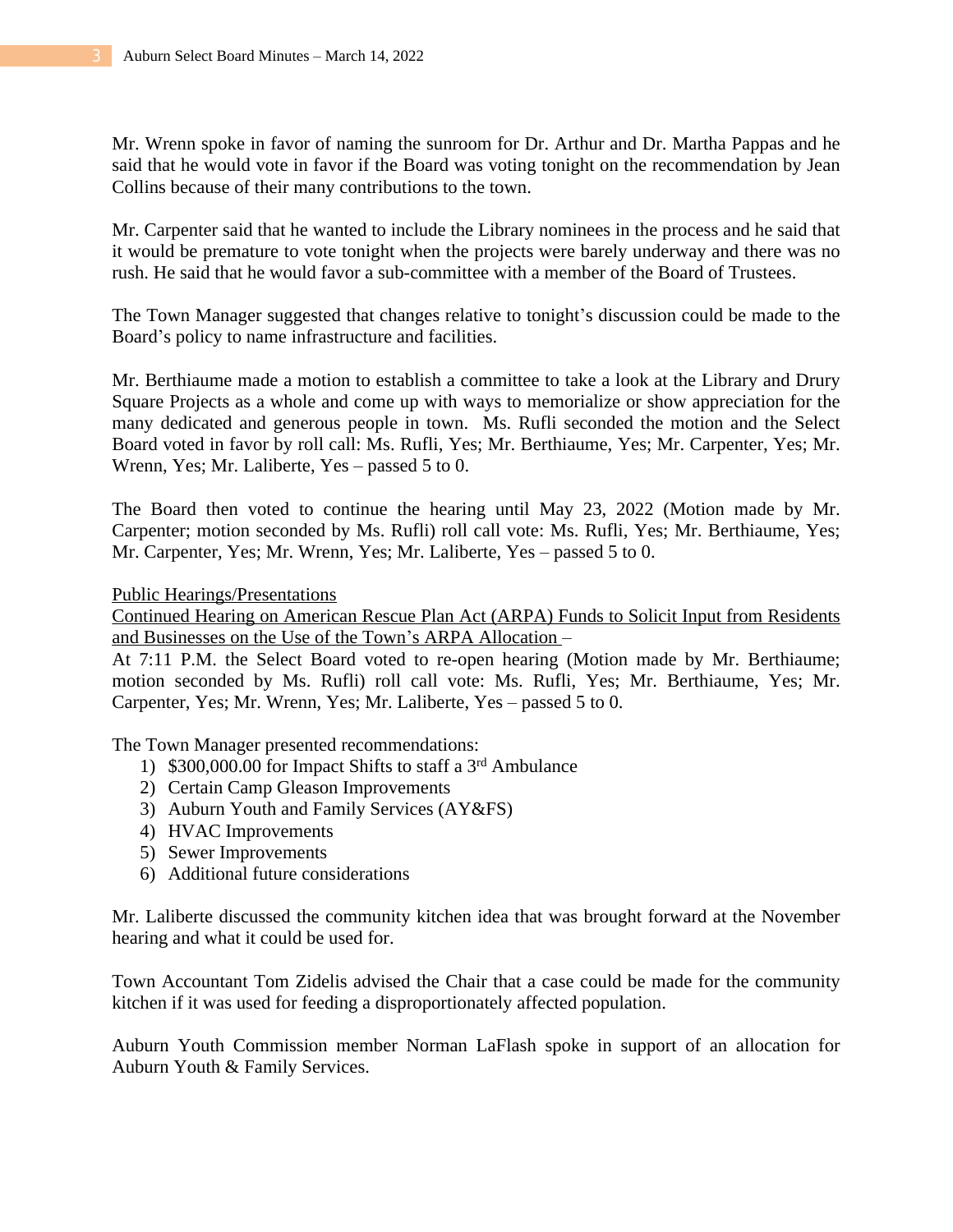AY&FS Executive Director Sally D'Arcangelo provided the Board an update on the status of services delivered by the Auburn Youth and Family Services to program clients in FY2021.

The Select Board voted to approve an allocation of \$300,000.00 for Impact Shifts to staff a 3<sup>rd</sup> ambulance (Motion made by Mr. Berthiaume; motion seconded by Mr. Wrenn) roll call vote: Ms. Rufli, Yes; Mr. Berthiaume, Yes; Mr. Carpenter, Yes; Mr. Wrenn, Yes; Mr. Laliberte, Yes – passed 5 to 0.

The Select Board voted to approve an allocation of \$115,500.00 for certain Camp Gleason Improvements (Motion made by Ms. Rufli; motion seconded by Mr. Berthiaume) roll call vote: Ms. Rufli, Yes; Mr. Berthiaume, Yes; Mr. Carpenter, Yes; Mr. Wrenn, Yes; Mr. Laliberte, Yes – passed 5 to 0.

The Select Board voted to approve an allocation of \$180,000.00 to Auburn Youth and Family Services (\$60,000 in FY23, FY24 and FY25) motion made by Mr. Berthiaume; motion seconded by Ms. Rufli – roll call vote: Ms. Rufli, Yes; Mr. Berthiaume, Yes; Mr. Carpenter, Yes; Mr. Wrenn, Abstain; Mr. Laliberte, Yes – passed 4 -0 - 1. Mr. Wrenn said that he was abstaining because he is a member of the AY&FS board, but he has no financial interest in the matter.

The Board voted to continue the hearing until March 28, 2022 (Motion made by Mr. Berthiaume; motion seconded by Ms. Rufli) roll call vote: Ms. Rufli, Yes; Mr. Berthiaume, Yes; Mr. Carpenter, Yes; Mr. Wrenn, Yes; Mr. Laliberte, Yes – passed 5 to 0.

Communications There were no items.

#### Select Board General Items

Vote to Set Times for the May 3, 2022 Annual Town Meeting and for the May 17, 2022 Annual Town Election.

The Select Board voted to set the time for the May 3, 2022 Annual Town Meeting to be 6:00 P.M. (Motion made by Mr. Wrenn; motion seconded by Mr. Berthiaume) roll call vote: Ms. Rufli, Yes; Mr. Berthiaume, Yes; Mr. Carpenter, Yes; Mr. Wrenn, Yes; Mr. Laliberte, Yes – passed 5 to 0.

The Select Board voted to set the hours for the May 17, 2022 Annual Town Election to be from 8:00 A.M. to 8:00 P.M. (Motion made by Mr. Berthiaume; motion seconded by Ms. Rufli) roll call vote: Ms. Rufli, Yes; Mr. Berthiaume, Yes; Mr. Carpenter, Yes; Mr. Wrenn, Yes; Mr. Laliberte, Yes – passed 5 to 0.

## Draft May 3, 2022 Annual Town Meeting Warrant- Vote to approve subject to final review by Town Counsel.

The Select Board voted to approve the May 3, 2022 Annual Town Meeting Warrant subject to final review by Town Counsel (Motion made by Mr. Berthiaume; motion seconded by Ms. Rufli) roll call vote: Ms. Rufli, Yes; Mr. Berthiaume, Yes; Mr. Carpenter, Yes; Mr. Wrenn, Yes; Mr. Laliberte,  $Yes - passed 5 to 0$ .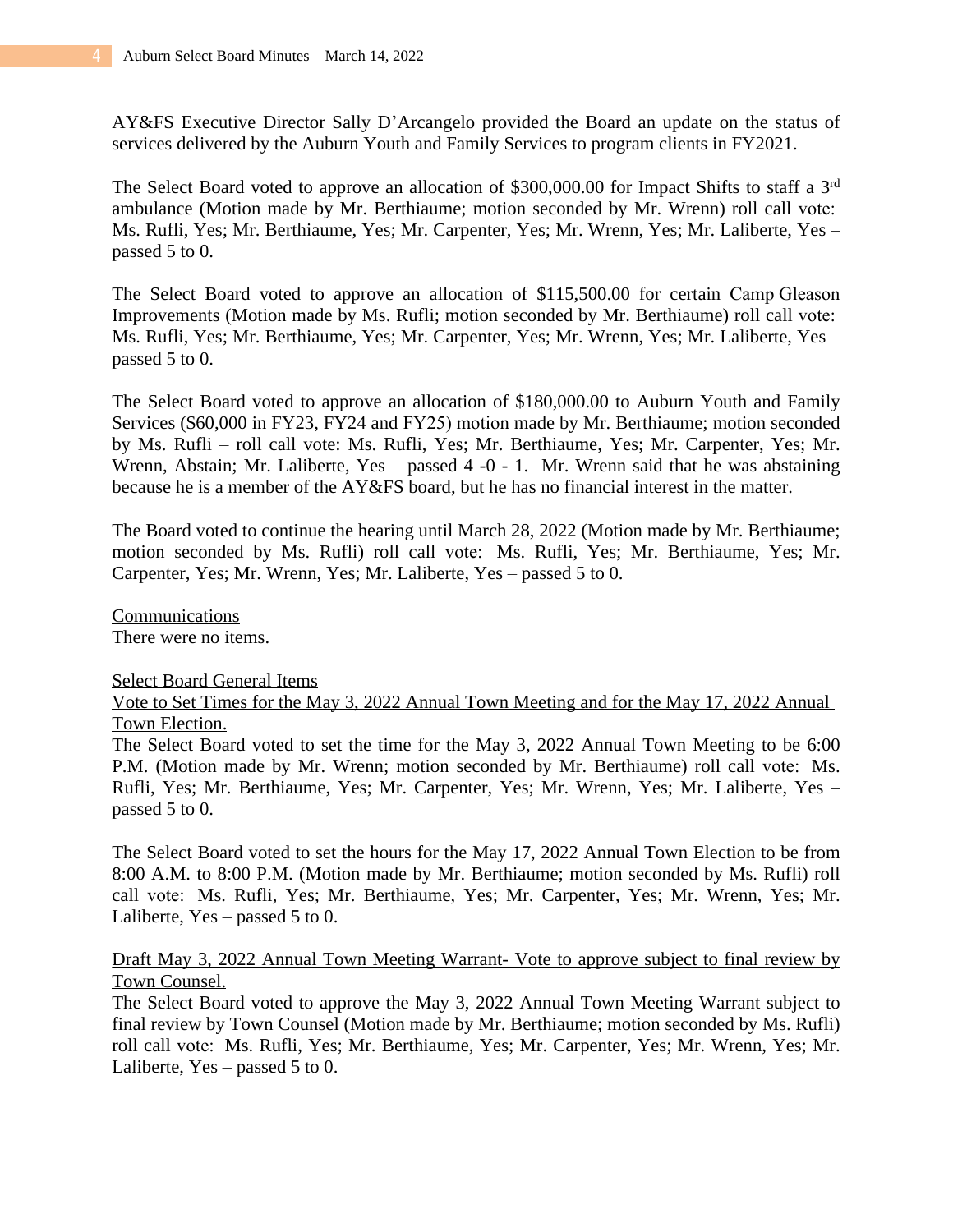Vote to Transmit Proposed Zoning Bylaw Amendment to amend Section 3.9.1.4 of the Accessory Use Regulations, and to add Section 14 of the Auburn Zoning Bylaw to the Planning Board for Public Hearing in accordance with MGL Chapter 40A §5.

The Town Manager explained the work done since the fall town meeting on the proposed bylaw amendment.

The Select Board voted to transmit the proposed Zoning Bylaw Amendment to amend Section 3.9.1.4 of the Accessory Use Regulations, and to add Section 14 of the Auburn Zoning Bylaw to the Planning for Public Hearing in accordance with MGL Chapter 40A §5 (Motion made by Mr. Wrenn; motion seconded by Mr. Berthiaume) roll call vote: Ms. Rufli, Yes; Mr. Berthiaume, Yes; Mr. Carpenter, Yes; Mr. Wrenn, Yes; Mr. Laliberte, Yes – passed 5 to 0.

The Board voted to move agenda item 5g) Draft Zoning Bylaw Amendment for Registered Marijuana Dispensary (RMD) as approved by the Board -for information only (Motion made by Mr. Berthiaume; motion seconded by Ms. Rufli) roll call vote: Ms. Rufli, Yes; Mr. Berthiaume, Yes; Mr. Carpenter, Yes; Mr. Wrenn, Yes; Mr. Laliberte, Yes – passed 5 to 0.

Chair Tristan Laliberte discussed Town Counsel's opinion that an amendment of the Registered Marijuana Dispensary (RMD) bylaw approved by the town meeting could not negate the voters prohibition of marijuana establishments voted in the election of May 2017.

Following the discussion, the Select Board voted to continue with the proposed amendment without the removal of 3.7.7 (Motion made by Mr. Berthiaume; motion seconded by Mr. Wrenn) roll call vote: Ms. Rufli, Yes; Mr. Berthiaume, Yes; Mr. Carpenter, No; Mr. Wrenn, Yes; Mr. Laliberte, Yes – passed 4 to 1.

Sub-Committee Recommendation on Tax Classification Policy Scott Wrenn discussed the work of the sub-committee relative to the Tax Classification Policy.

The Board voted to adopt the policy as written as of March 14, 2022 (Motion made by Mr. Berthiaume; motion seconded by Mr. Wrenn) roll call vote: Ms. Rufli, No; Mr. Berthiaume, Yes; Mr. Carpenter, No; Mr. Wrenn, Yes; Mr. Laliberte, Yes – passed 3 to 2.

Gift Acceptances in Accordance with MGL Chapter 44, Section 53A There were no items.

Proclamations and Recognitions There were no items.

Town Manager Items ARPA Funding Requests – Discussed under Public Hearings/Presentations

Tabled Items There were no items.